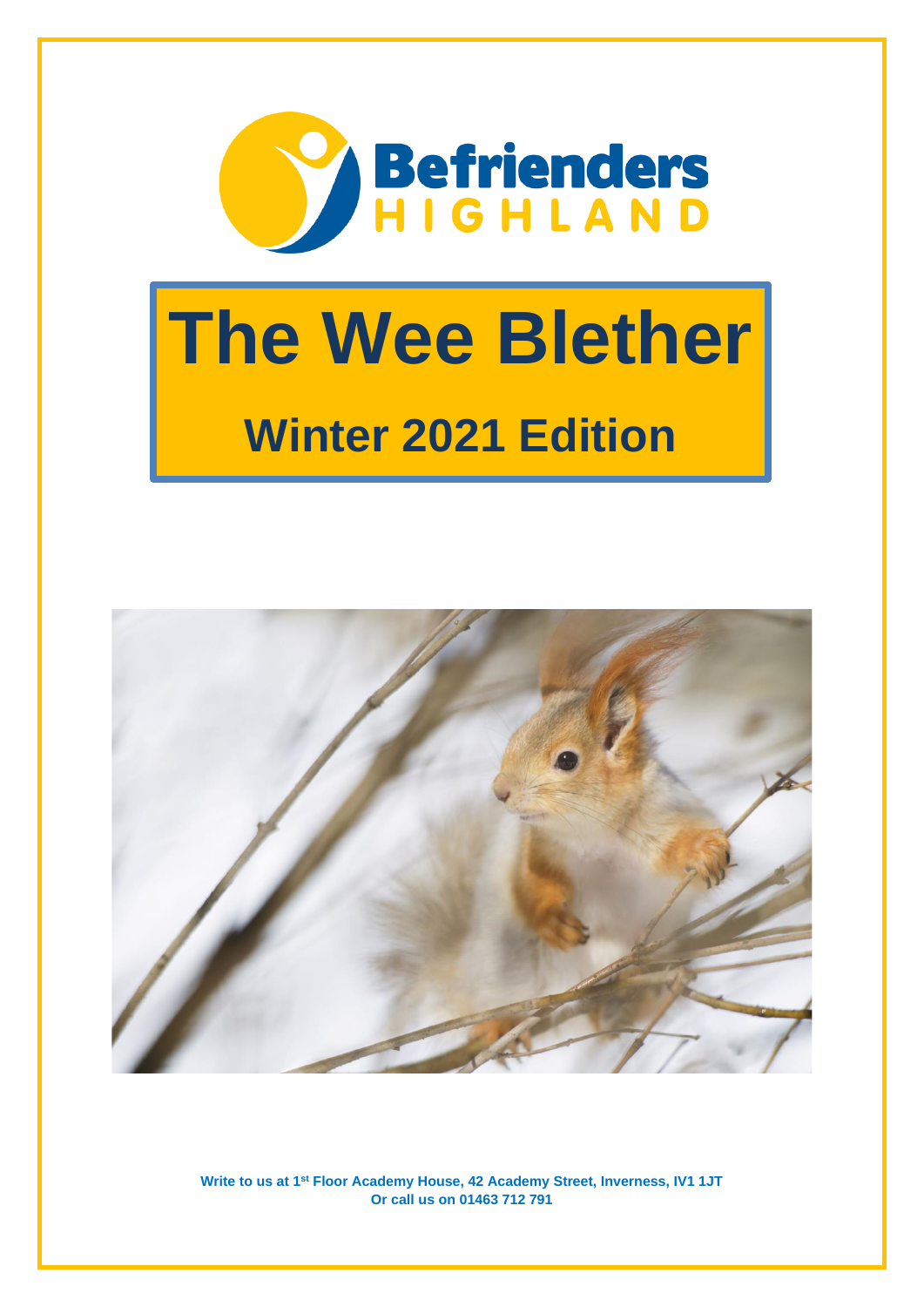### **Message from David Stallard, Convenor**



I would like to wish you all the best as we approach Christmas and the New Year. As always, thank you all very much for all that you have done during another complicated year.

We had our Annual General Meeting a few weeks ago and, looking back on it, I realise how special what we have been doing as a service has been over both of the past two years. We have always been aware of the problems which can arise from social isolation. However, these have been heightened this and last year by the reductions in many health and social care services, such as day centres and home care, and the reduced (at times, no) opportunities for meeting up socially. There was a time when we could hardly leave home!

It has been very special to hear of all the extra things our volunteers and friends have been doing to try to make up for this, like extra phone calls and visits, shopping for people who couldn't get out, face/face visits for some people using our distance services. I have heard of many examples of actions like these and it makes me very proud to know about them. I would like to take an opportunity too to thank all our staff who have been working mostly from home, with the many inconveniences this involves.

We are just beginning to see the chances of restrictions easing and I do hope these work out. It's good to be able to approach the coming new year with hope. Whatever happens I know that, acting together, you have done a huge amount to make things better than they would have been without you. Thank you all so much.

Kind regards, David Stallard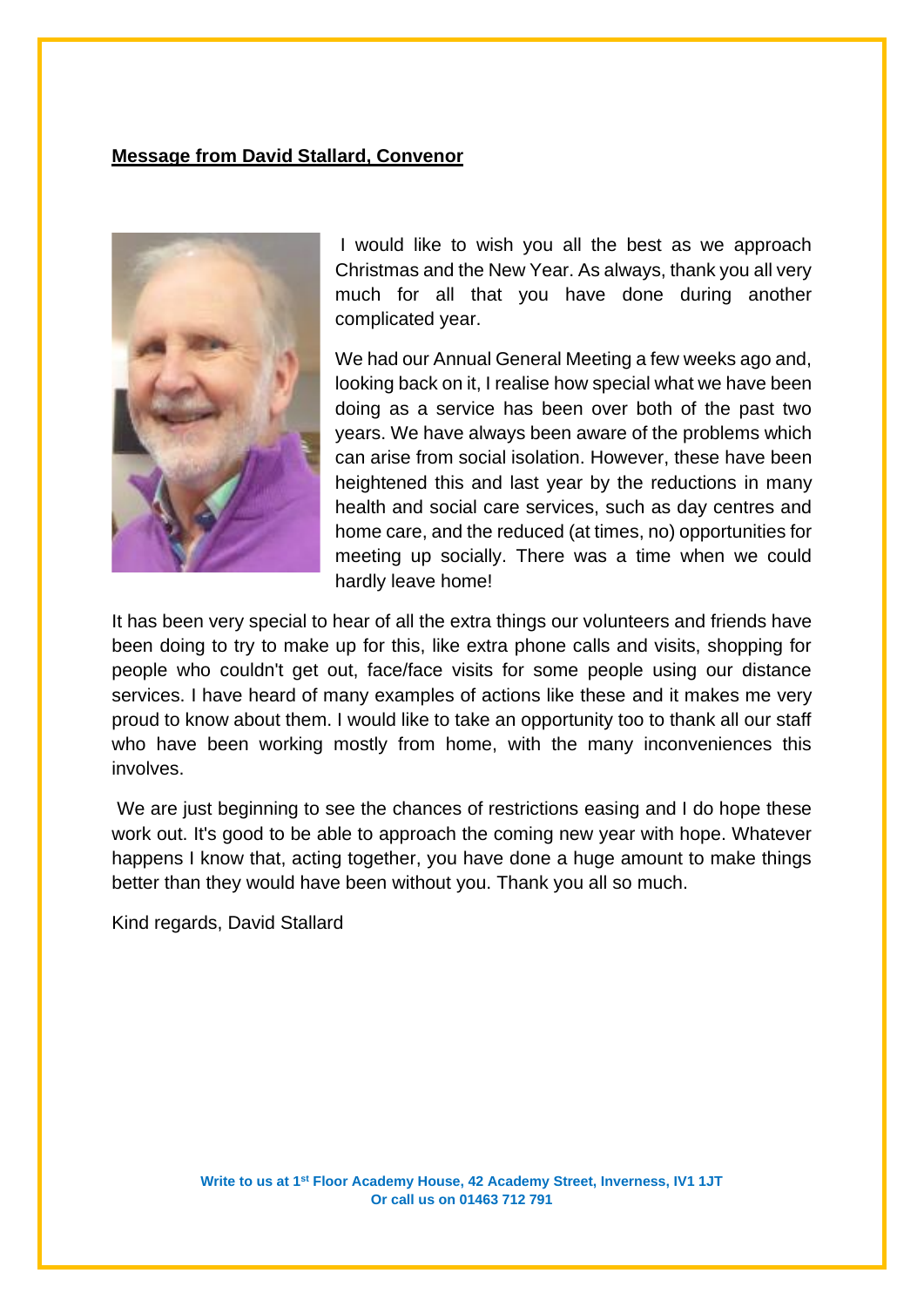

(Answers on page 12)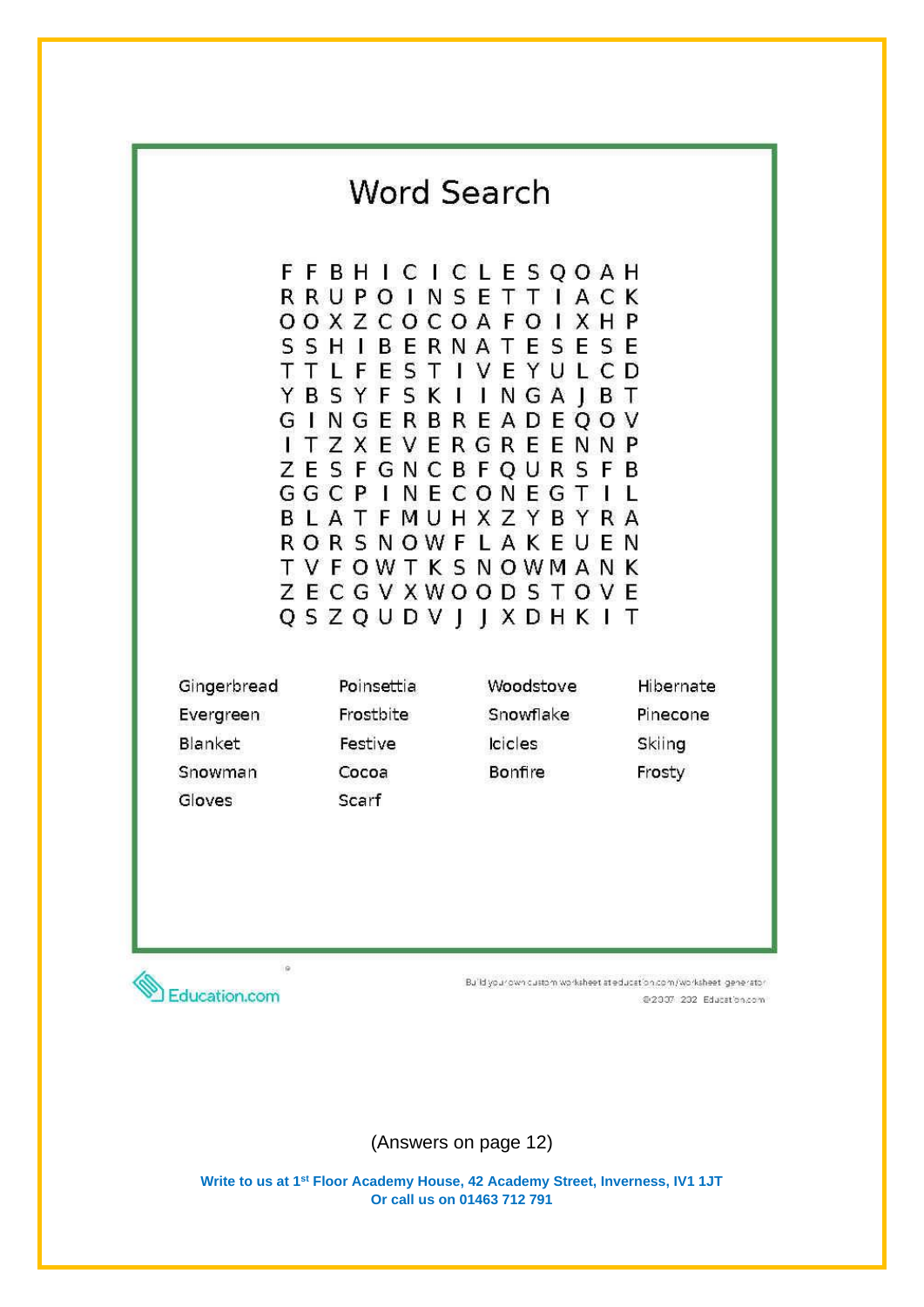### **Message from Susan White, Executive Director**

Firstly, I do hope that you and everyone you care about is safe and well? I think we are all gradually getting more used to living with Coronavirus and the changes to our daily lives, or maybe you are still feeling more anxious in social situations?

At Befrienders, we are trying to let everyone make their own decisions and adjustments about social interactions in their own time. So, whilst some of our faceto-face friendships have now resumed, other friends and volunteers continue to enjoy each other's company by phone or through letter or email contact. My feeling is that we are not in a race or competition with each other, so this is just fine! During the lockdown periods we all slowed down and enjoyed the natural world around us much more, so let's continue to try to live this way for as long as we can, and travel at the speed we are most comfortable with.

Befrienders Highland are re-introducing some small indoor meetings over the winter. Numbers will be limited for social distancing, but we will be starting with our walking group in Inverness, and then offering some of our Annual Mince Pie events in various locations. Your coordinator will be in touch with details, and you may be allocated a time slot if we have a big response. We will also be holding a Christmas Quiz online, using Zoom, for those who would prefer this, on Wednesday 15<sup>th</sup> December at 6.30pm. Please get in touch with your coordinator if you would like to take part and they will send the link and password nearer the time.

In the meantime, please enjoy the lovely photographs chosen for next year's calendar. There were so many fabulous pictures to choose from that the decision was really hard – at one point I wanted a year with 15 months!!! Congratulations to everyone who had their image chosen.

Kind regards, Susan

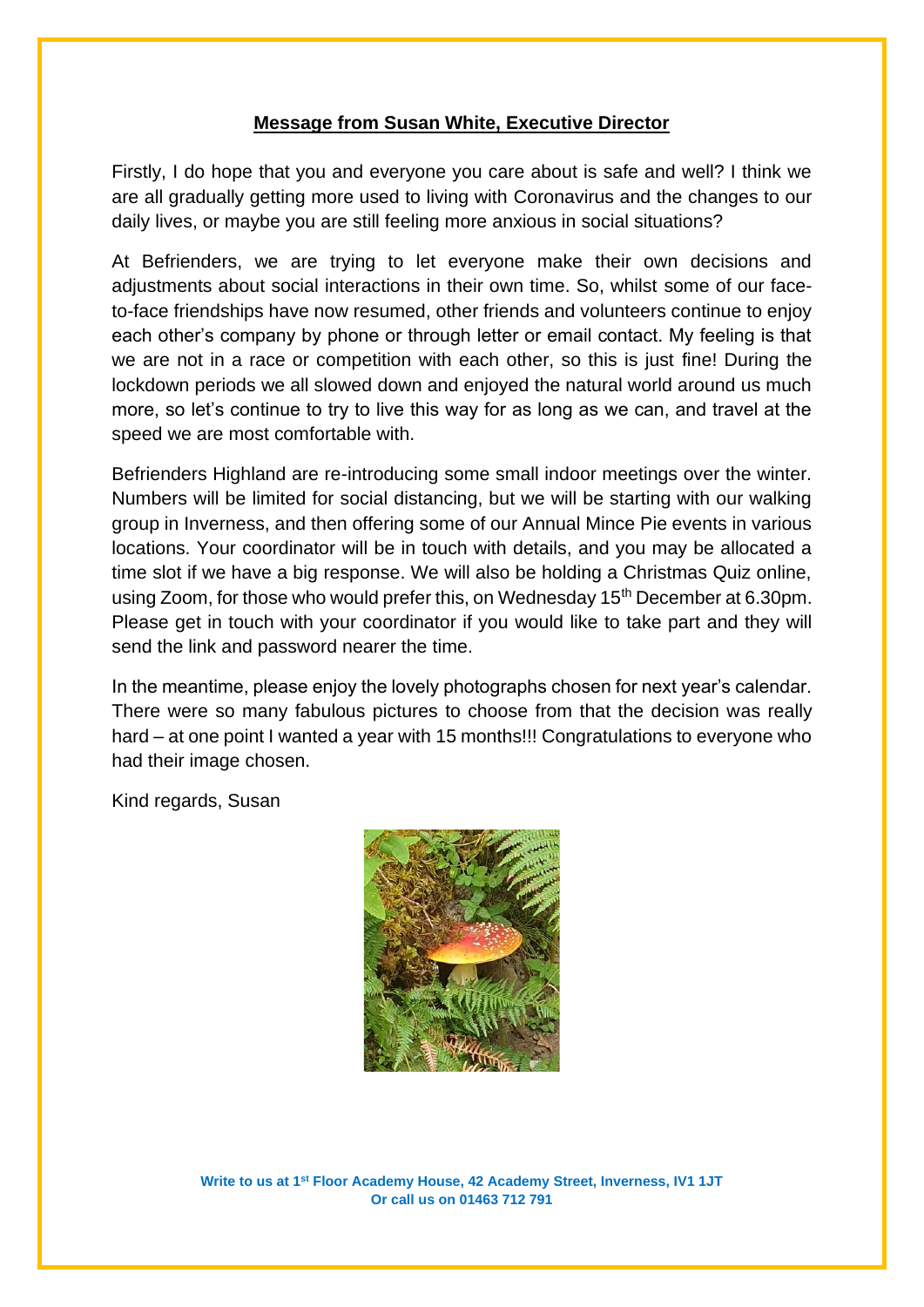### **Memory & Carers Update**



- Try and plan as much as you can in advance, particularly if the person you look 叁 after likes or needs routine.
- Agree an approach talk with your family and friends about how you're going 叁 to approach Christmas as well as discussing any worries or concerns you have. Everyone being on the same page (or as close as you can be) can help alleviate stress, reduce conflict and make the festive period run smoother.
- Don't be afraid to ask for help. As a carer it's important you try and get a rest over Christmas too. If you've got friends and family who could help, even for a 叁 couple of hours, don't be afraid to ask them. Many people don't realise the impact caring can have but may be able to offer support if you explain.
- Check Christmas opening times some local and national services are limited 叁 over Christmas so you and the person you look after may find it harder to access support if you need it. Try and find out in advance which local services will be available. Think too about pharmacies and GP surgery opening times to make sure you've got all the medication you need to see you through to the New Year.
- Stay warm and well it's important for everyone to stay healthy and warm all 叁 through the winter but at Christmas, when services are not always available, it's worth taking extra care and being prepared.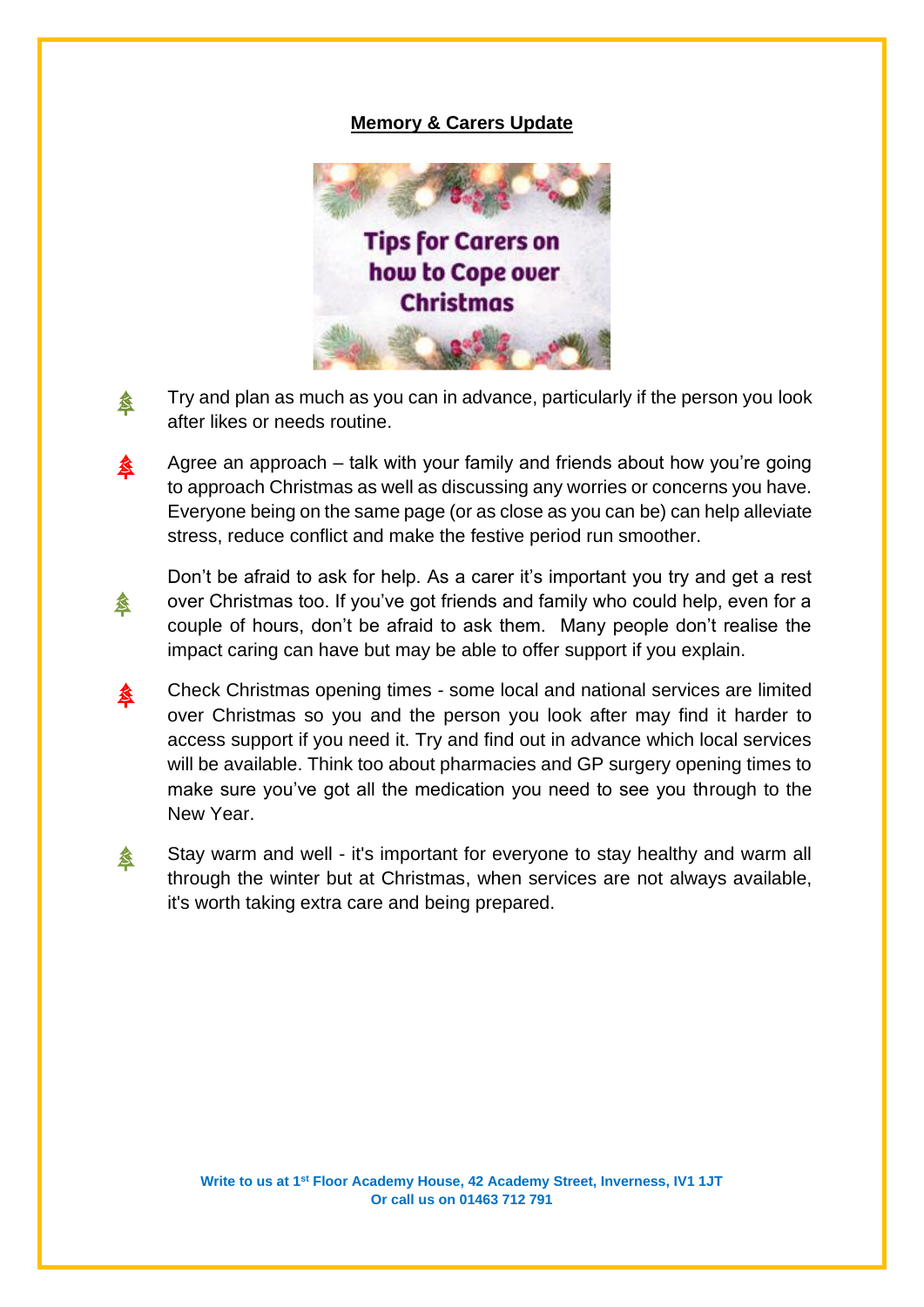#### Support over the **Alzheimer Scotland 24hr Dementia Helpline**

#### **Christmas period** Tel: 0808 808 3000 Email: helpline@alzscot.org

The 24 hour Freephone Dementia Helpline provides information, signposting and emotional support to people with the illness, their families, friends and professionals. The 24 hour Dementia Helpline is confidential, and you don't have to give your name if you would prefer not to.

#### **NHS Highland**

Single Point of Contact

Caithness - 01955 60 69 15

Sutherland - 01408 66 40 18

East Ross - 01349 85 31 31

Mid Ross - 01349 86 04 60

Lochaber - 01397 70 98 73

Inverness W - 01463 88 83 33

Inverness E - 01463 88 83 33

Nairn - 01667 42 27 02

Badenoch & Strathspey - 01479 81 26 18

Skye, Lochalsh & Wester Ross – 01471 82 01 74

## **NHS 24**

#### Call NHS 24 on 111.

Call if you think you need A&E but it's not life-threatening

Your GP or dental practices are closed and you can't wait until they reopen

You need urgent mental health support

How to access NHS 24

They will assess and advise you on the next steps

**You should always contact 999 or go to the nearest A&E department in an emergency.**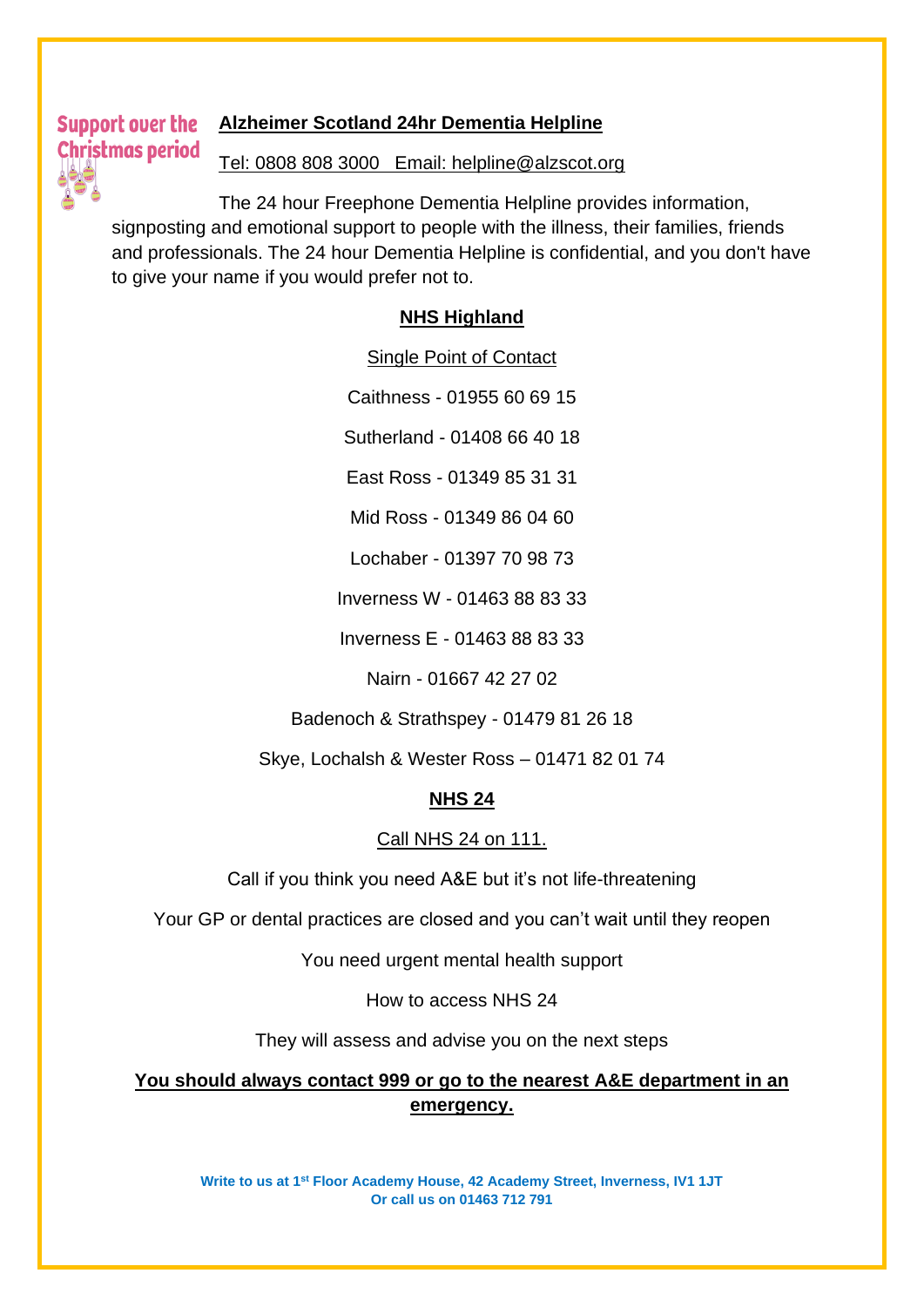

Plan a Dementia Friendly Christmas - if the person you look after has dementia or memory loss, the festive period can cause them extra confusion and stress. Small changes can make Christmas as dementia friendly as possible for example:

Put decorations up gradually. Think about putting decorations up gradually over a few days so it doesn't alter the person's home and usual surroundings instantly.

Keep it simple.

Create a quiet room.

Reminisce about Christmases gone by.

Be flexible.

Be mindful of food (perhaps keep a supply of trusty favourites just in case).

**Carol and Allana would like to send good wishes to all our Friends, Carers and Volunteers over the Festive Season.**

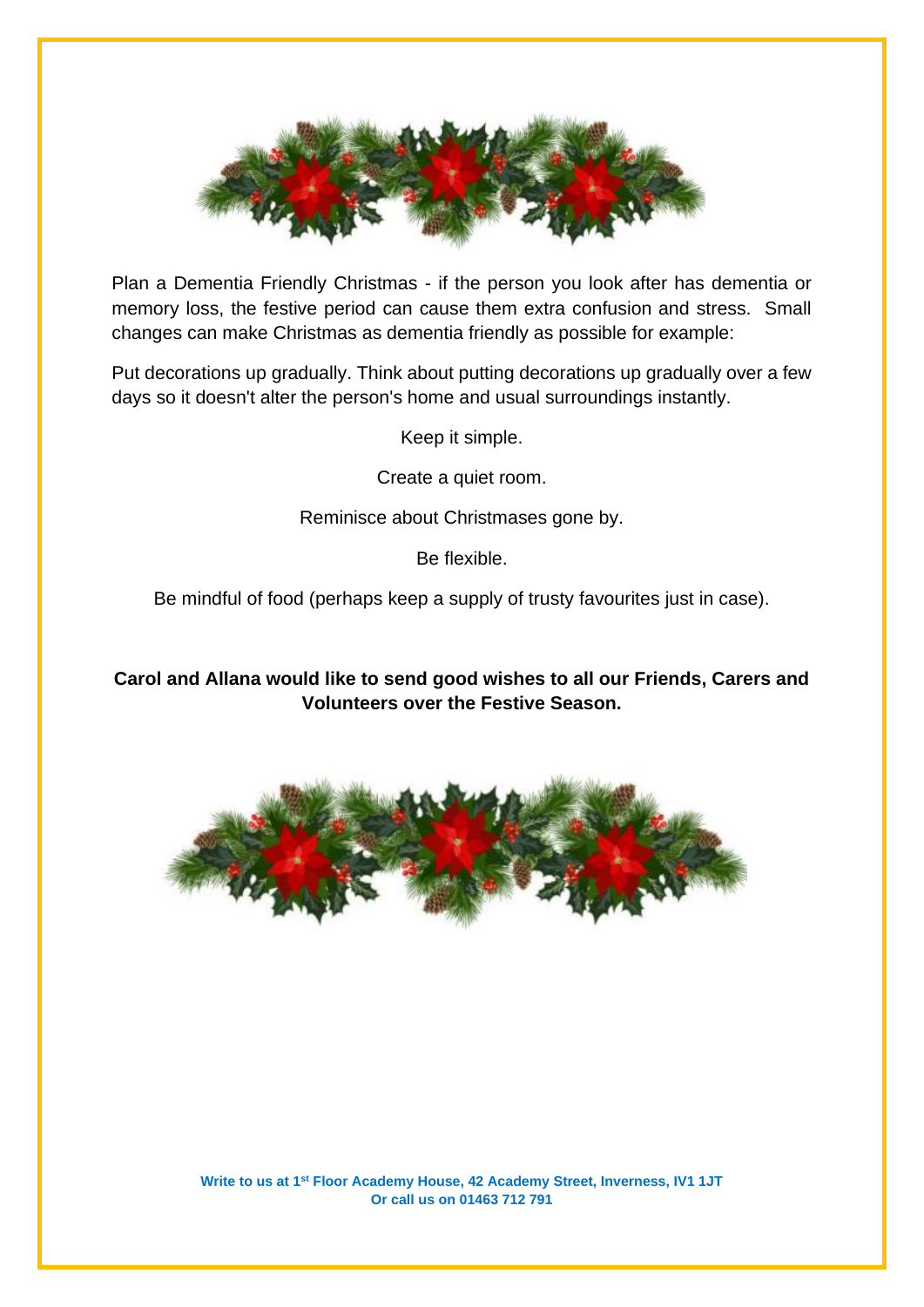#### **Mental Health Service Update**

So, the nights are drawing in and we are heading very quickly towards the festive season. As we do, please keep in mind people for whom the festive season isn't very festive at all, as it can be a difficult time of year for some.

We continue to support an increasing number of people, as they find their way through this lengthy pandemic, but we have been very lucky with the staff team we have and our Board and all of our volunteers that we have managed to keep our service going for another year.

We are delighted to get face to face befriending running again, which has been fantastic. Volunteers and Friends have been delighted to finally meet up again and have a bit of 'normality' back. We continue to monitor the Government's guidance and urge all our Friends and Volunteers to do the same.

As was mentioned in the summer edition of The Wee Blether, we still have a lengthy waiting list and for those of you on it we apologise for the length of time it's taking to match you with a suitable volunteer. Please be reassured that we haven't forgotten about you, but we do want to match you with someone we know you'll get along with. So, bear with us while we work our way through it.

Finally, we just want to wish you all the very best at this time of year and take care of yourselves.

*'The daylight's getting shorter, As autumn moves to winter, But the shortest day will soon be past For spring to come at last.'*

### **Caithness Service Update – Volunteer Support Group**

In a bid to improve our services and support our wonderful volunteers, some of the Caithness volunteers attended a peer support group and get-together for a coffee and a chat. They are seen here puzzling over some brain teasing activities.



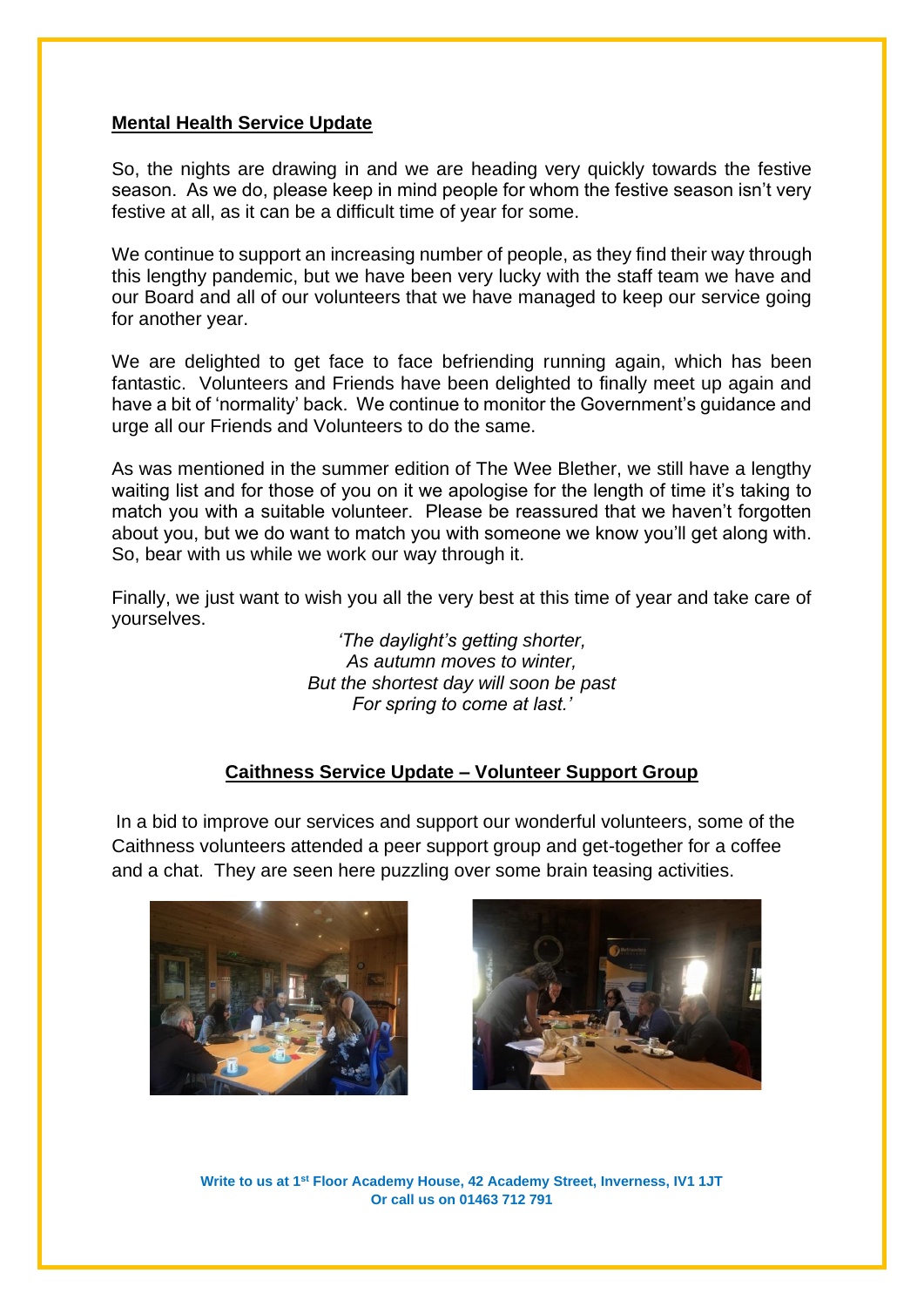#### **Wednesday Group**

During the winter months our Wednesday walking group will be meeting at St Stephen's Church (see location details below) for some activity and chat in their church hall. Over the next few weeks the activities will include mobilisation and balance exercises, Decider Skills, goal setting, as well as the usual catch up with other group members. Friends and volunteers welcome.

When - 12:30-13:30 every Wednesday

Where - St Stephen's Church

St Stephen's is at the junction of Old Edinburgh Road and Southside Road, opposite the Crown Court Hotel.

> The address is: St Stephen's Church Southside Road at Old Edinburgh Road Inverness Inverness-shire IV2 4XA

Free parking is available in the church grounds and the surrounding streets (please don't block driveways).



If you have any questions about this group, or would like to book a place, please contact Malcolm -

[malcolmmacsween@befriendershighland.org.uk](mailto:malcolmmacsween@befriendershighland.org.uk)

**Mobile:** 07917 79 31 31 **Office:** 01463 71 27 91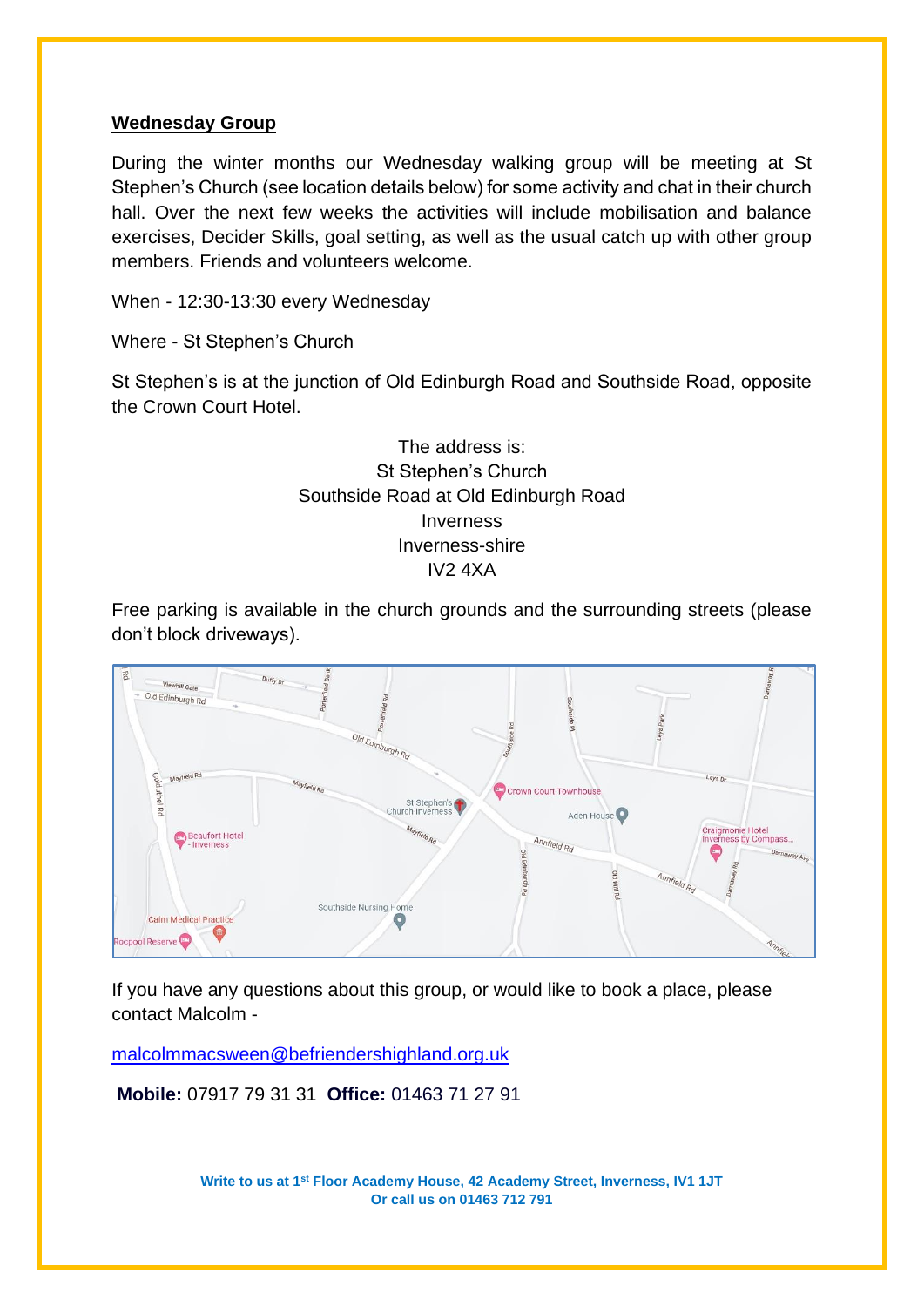#### **Fundraising News**

As winter approaches, I would like to say a big thank you to everyone who has raised money for Befrienders Highland this year, whether that's been through sporting challenges, fundraising events, corporate fundraising or through donations. We are very grateful for all money raised to support our work across the Highlands and, with a growing waiting list, additional money raised allows us to support more friendships.

You might be thinking of taking part in a fundraising event next year, please let us know as we will support you throughout any fundraising challenges. If you are already signed up or thinking about signing up to a sporting event we would love it if you would consider raising money for Befrienders Highland, we currently have four free places available for the Inverness Loch Ness Marathon or 10k which is taking place on the 2nd October next year. For more information on free places please get in touch.

There are some exciting sporting events taking place next year such as the Inverness 5k or Half Marathon on 13<sup>th</sup> March and Tough Mudder Scotland on 2<sup>nd</sup>/3<sup>rd</sup> July to name two, but if running isn't for you there are lots of other ways to get involved.

I am currently busy writing funding applications but I would love to recruit fundraising volunteers so we can continue to grow Befrienders Highland. It doesn't matter how much time you have available, whether it's 1 hour a month or more, I would love to hear from you.

Kind regards

Margaret



Bairds Malt - Walk to Pencaitland Site V UHI - Charity Leg Wax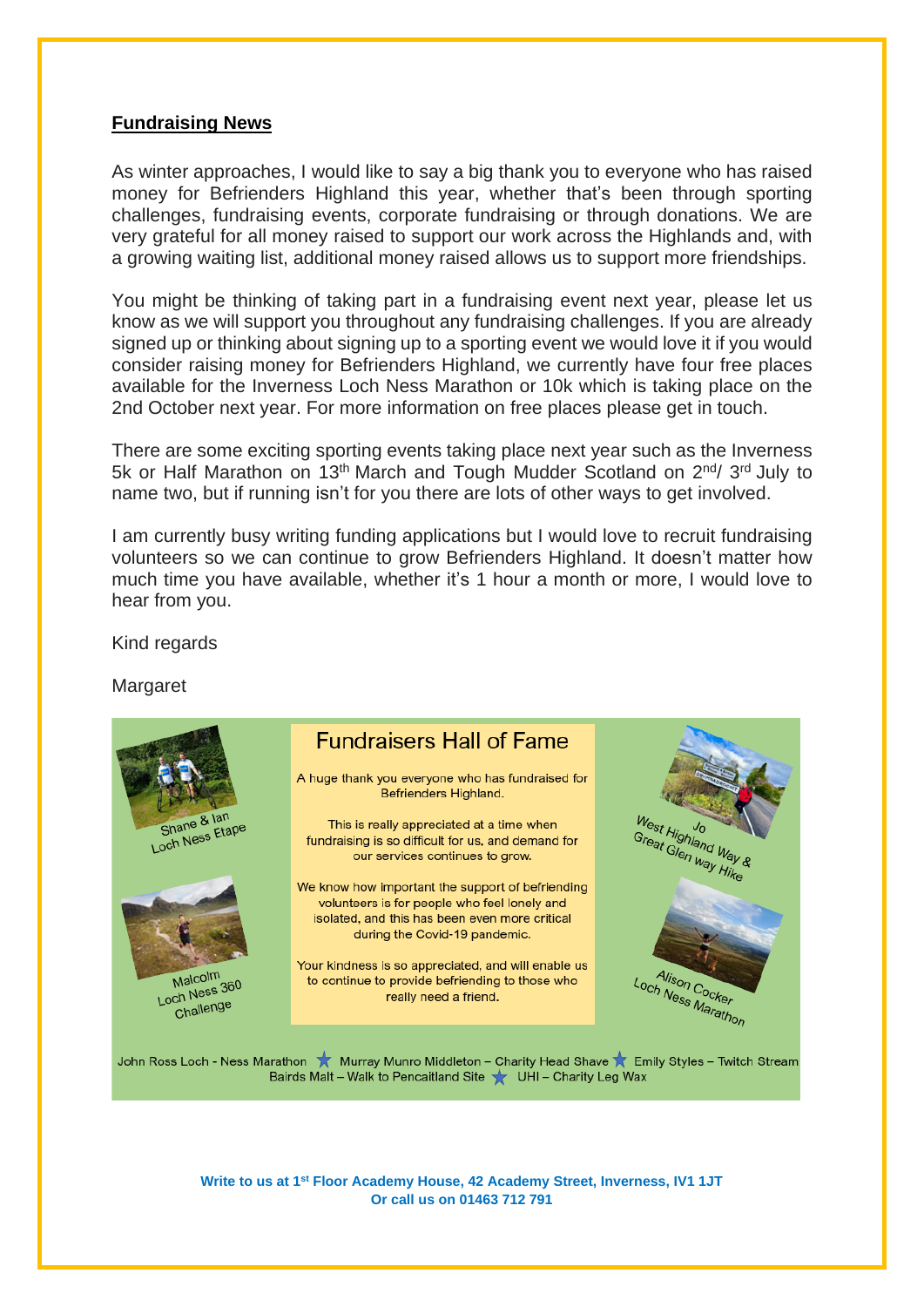

## HAPPY CHRISTMAS MEMORIES

Dea ye mind o' Christmas lang ago, When we were only wee? There wurnea phones nur Laptoaps, In the presents 'neath the tree, We were happy wi' a jigsaw, An annual or a game. A dolly fur the lassies, An fur the lads a train. Sometimes if we were lucky, A big selection box. Then sometimes, no se lucky Yer granny's knitted socks!

~Anon~